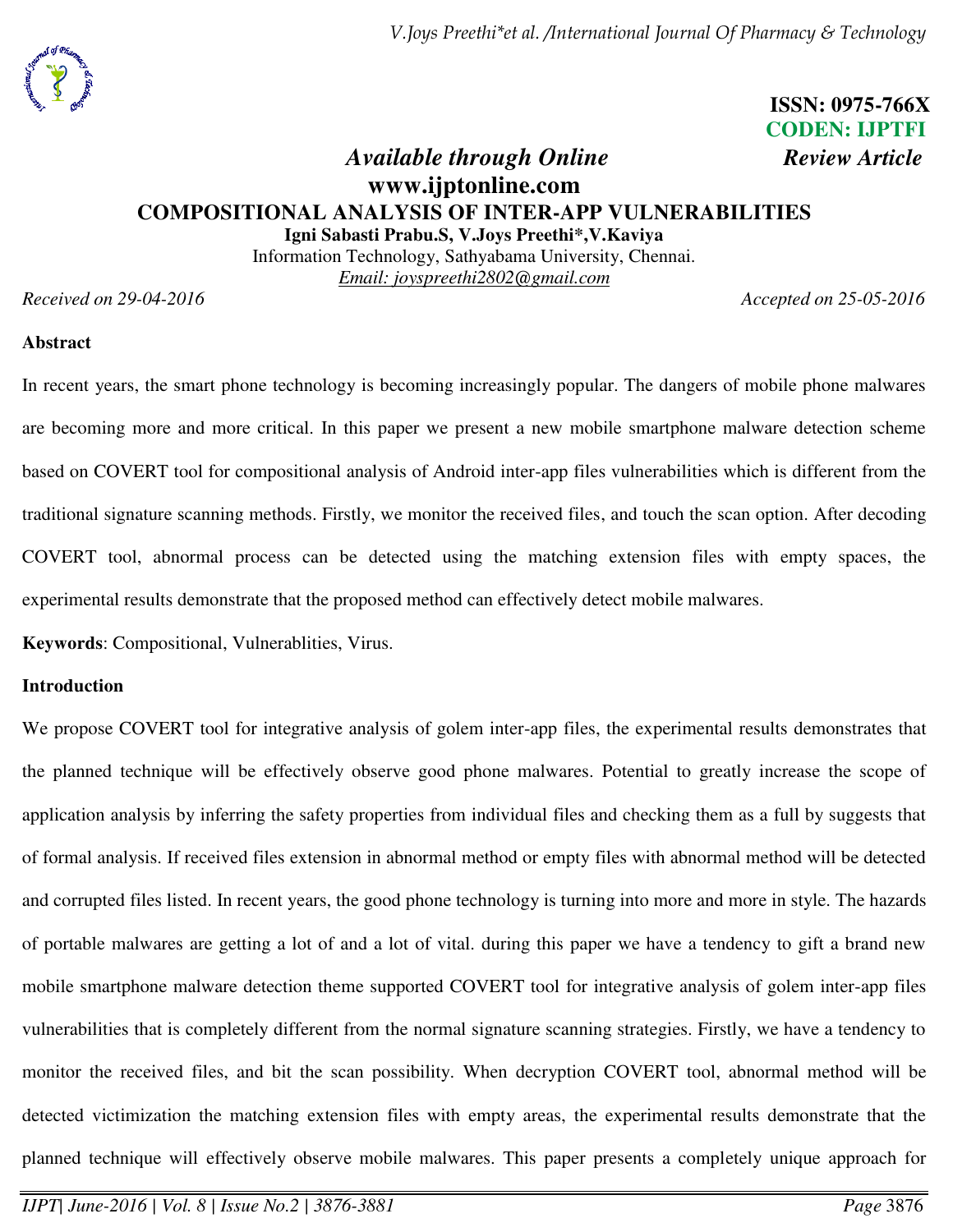*V.Joys Preethi\*et al. /International Journal Of Pharmacy & Technology* 

integrative analysis of golem inter-app vulnerabilities files. Our approach employs static analysis to mechanically recover models that mirror good phone files and interactions among them. It's ready to leverage these models to spot vulnerabilities thanks to interaction of multiple files that can't be detected with previous techniques looking forward to one app analysis. during this paper we have a tendency to gift a brand new mobile smartphone malware detection theme supported COVERT tool for integrative analysis of golem inter-app files vulnerabilities that is completely different from the normal signature scanning strategies. Firstly, we have a tendency to monitor the received files, and bit the scan possibility. When decryption COVERT tool, abnormal method will be detected victimization the matching extension files-with-empty

**Existing System:** Software that detects viruses in mechanical man applications. more apps have access the itinerant details. Measures the sense of threats to nonheritable values, during a subjective sense, the sense of worry that such values are attacked.

## **Disadvantages:**

- Doesn't Fully Protect.
- Slows Down Phone or Network.
- Conflicts.



**Proposed Design:** We propose COVERT tool for compositional analysis of Android inter-app files, the experimental results demonstrates that the proposed method can be effectively detect smart phone malwares. Potential to greatly increase the scope of application analysis by inferring the security properties from individual files and checking them as a whole by means of formal analysis. If received files extension in abnormal process or empty files with abnormal process can be detected and corrupted files listed.

## **Advantages**

Does not Slows Down Phone or Network.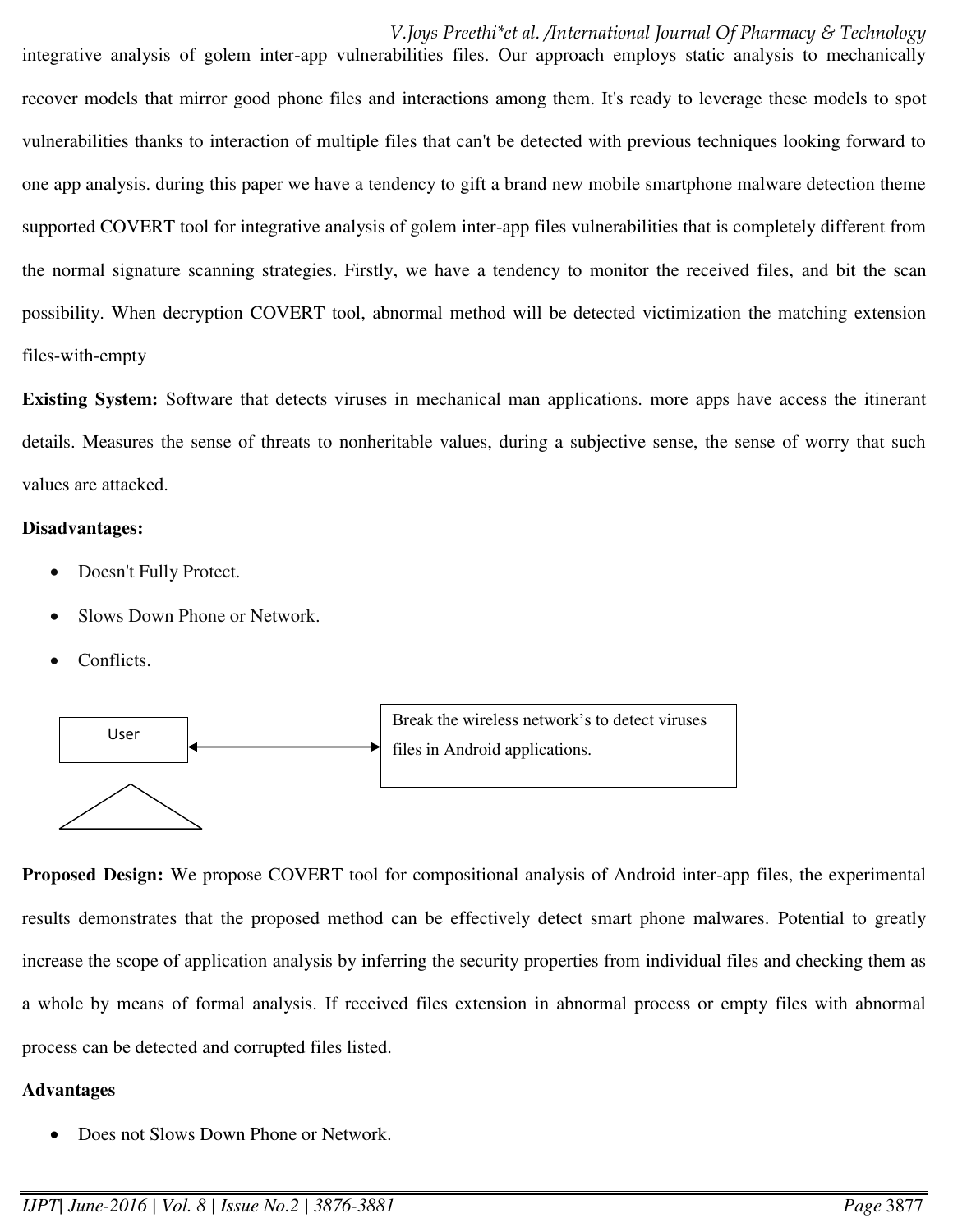*V.Joys Preethi\*et al. /International Journal Of Pharmacy & Technology* 

- Provides the best static and dynamic analysis.
- Scalability and security

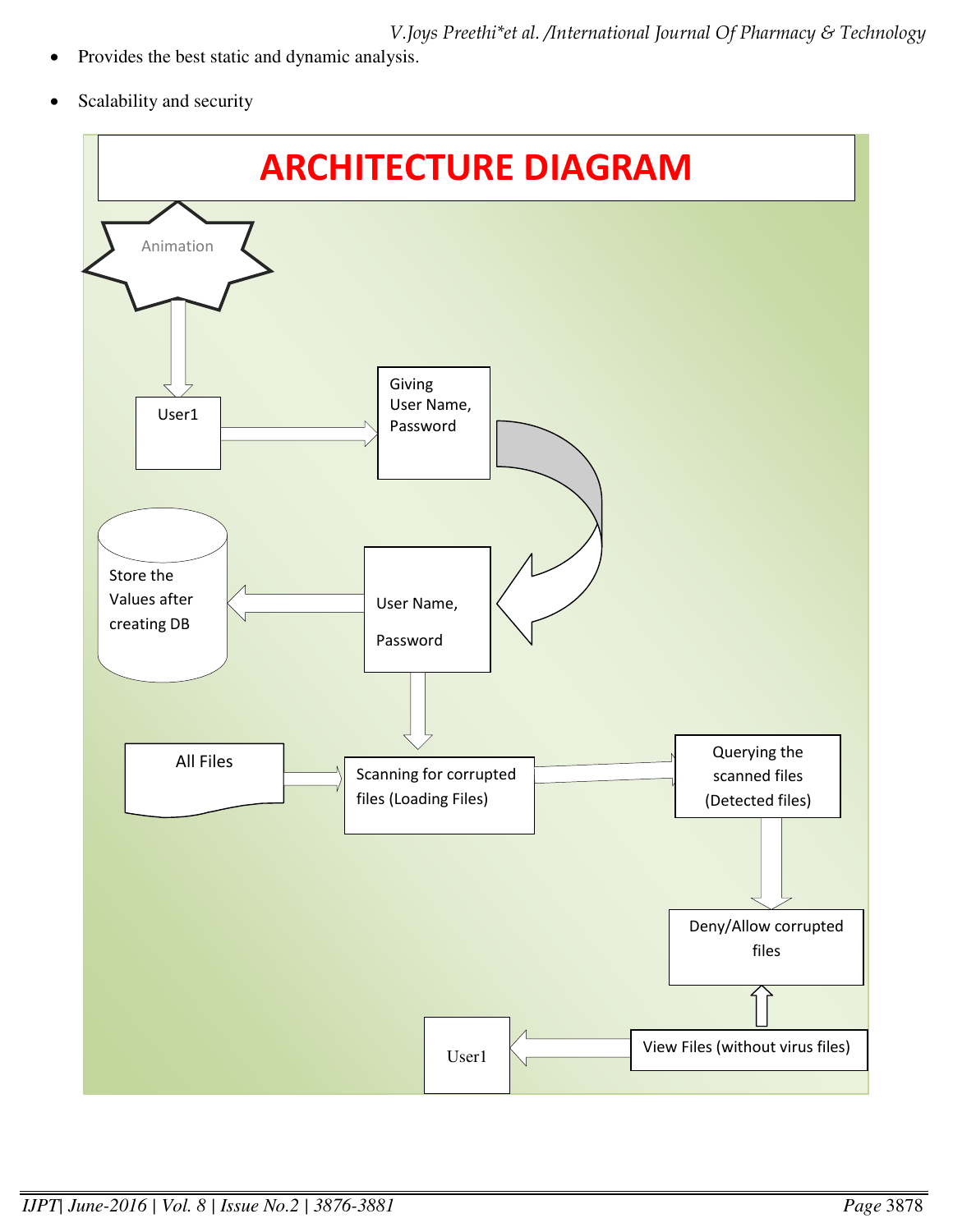## **Modules**

## **Login & Registration**

In this module each users will perform the login and also the registration method. once the new users can register the User name, login arcanum and ensure arcanum into the register page.After registration the method, successive stage is login into the method, once the login page contains the user name and arcanum field. once the users can provide the proper information to login into the given application

## **Database Creation**

Once the user creates the data's into this application, the data's can store into the info. during this method we have a tendency to use the SQLite, it's Associate in Nursing in-process library that implements a self-contained transactional SQL info engine SQLite info engine isn't a complete method like several different databases, you'll be able to link it statically or dynamically as per necessities with good phone application. The SQLite accesses its storage files from info directly.

## **SCANNING FOR ALL RECEIVED FILES (LOADING FILES)**

In this module we choose the path to scan for malware or any threads.

## **QUERYING THE SCANNED RECEIVED FILES (DETECTED FILES)**

In this Module we scan for malwares/threads in the selected folders/file

## **DENY/ALLOW CORRUPTED FILES**

After finding the malwares in the scanned path remove the corrupted files/folders

## **ALGORITHM: Static Analysis Algorithm**

Input: w : window

Input: (lc;w); (lt;w) : lifecycle nodes for w

Input:  $f(h1; v1)$ ;  $(h2; v2)$ ; : : :g : event handler nodes for w

Input: bw; jw : branch/join nodes for w

Output: newEdges : set of CCFG edges for w

1 newEdges ;

2 htriggers; avoidsiANALYZECALLBACKMETHOD(lc;w)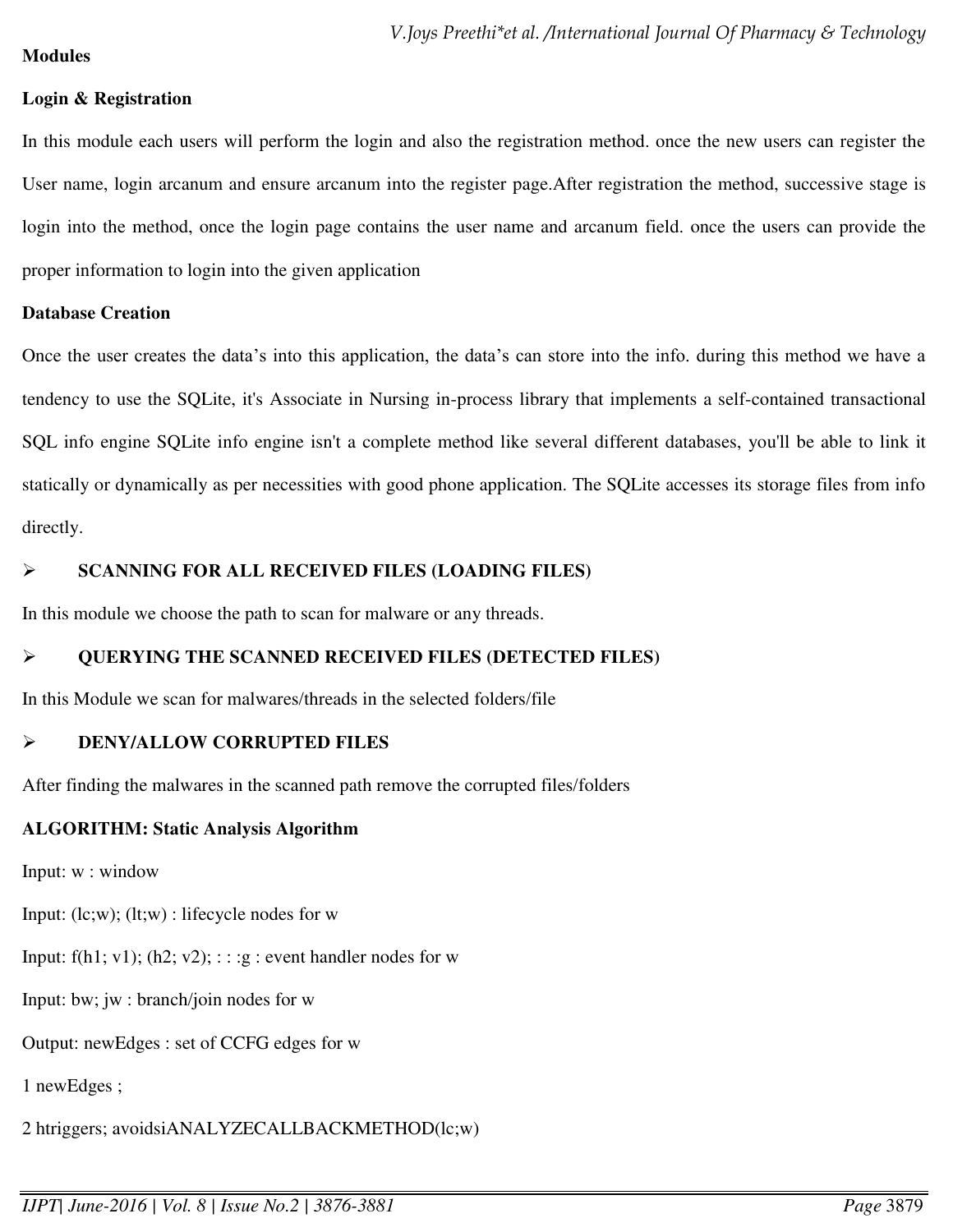*V.Joys Preethi\*et al. /International Journal Of Pharmacy & Technology*  3 newEdgesnewEdges[ TRIGGEREDGES(triggers; lc;w)

- 4 if avoids then
- 5 newEdgesnewEdges[ f(lc;w) ! bwg
- 6 newEdgesnewEdges[ fbw  $!$  (lt;w)g
- 7 foreach event handler node (h; v) do
- 8 newEdgesnewEdges[ fbw ! (h; v)g
- 9 htriggers; avoidsiANALYZECALLBACKMETHOD(h; v)
- 10 newEdgesnewEdges[ TRIGGEREDGES(triggers; h; v)
- 11 if avoids then
- 12 newEdgesnewEdges[ f(h; v) ! jwg
- 13 if w is not a menu then
- 14 newEdgesnewEdges[ fjw ! bwg
- 15 else
- 16 newEdgesnewEdges[ fjw ! (lt;w)g

## **Limitations:**

- There is some limit for the users to exchange the apps because of unauthorized users.
- So users should give secure password to the application.

## **Result and Discussion:**

A novel approach for integrative analysis of robot inter-app vulnerabilities files. Our approach employs static analysis to mechanically recover models that mirror sensible phone files and interactions among them. It's able to leverage these models to spot vulnerabilities because of interaction of multiple files that can't be detected with previous techniques hoping on one app analysis.

## **Conclusion:**

Our results suggests the COVERT tool in planned approach will be terribly effective for malware interference, with quite low false positives and false negative, whereas imposing a bit to no further burden on the users. The false negatives area unit expected to additional scale back considerably as users become additional accustomed to the